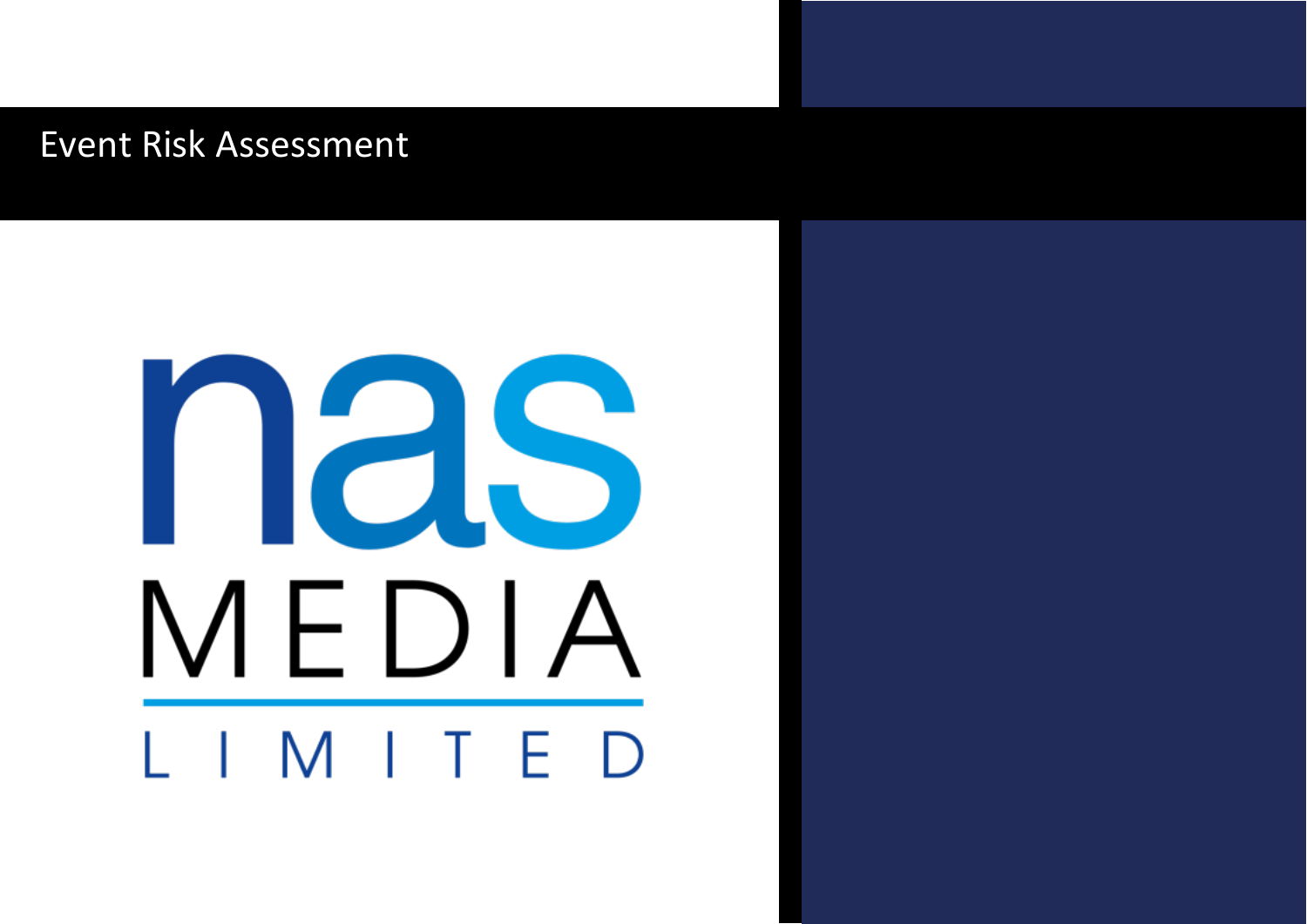| Likelihood                |   | Severity           |  |
|---------------------------|---|--------------------|--|
| <b>Extremely Unlikely</b> |   | Minor issue        |  |
| Unlikely                  |   | Moderate issue     |  |
| Likely                    | 3 | Serious issue      |  |
| <b>Extremely Likely</b>   | 4 | Major issue        |  |
| <b>Almost Certain</b>     | 5 | Catastrophic issue |  |

## Risk Matrix **National Community** Severity 1 |2 |3 |4 |5 Likelihood 1 |1 |2 |3 |4 |<mark>5</mark> 2 <mark>2 4 6 8 10</mark> 3 <mark>3 6 9 12 15</mark> 4 <mark>4 8 12 16 20</mark> 5 <mark>5 10 15 20 25</mark>

## NAS Media Ltd Events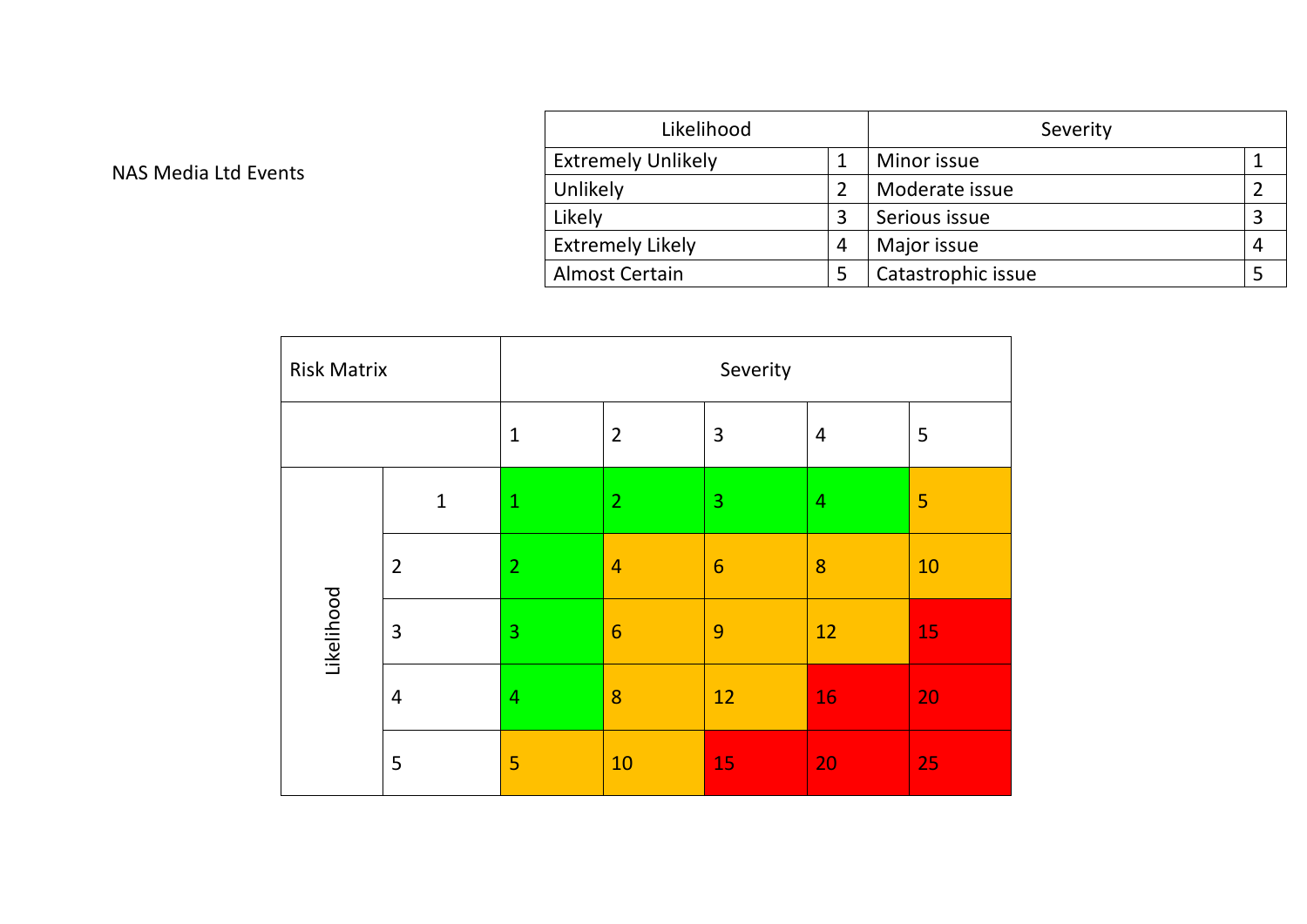| <b>Hazard</b>                     | <b>Risk</b>                                                                                       | <b>Risk</b><br>Rating | Control measures/precautions                                                                                                                                                                                                                                                                                                                                                                                                                                                                                                                                |
|-----------------------------------|---------------------------------------------------------------------------------------------------|-----------------------|-------------------------------------------------------------------------------------------------------------------------------------------------------------------------------------------------------------------------------------------------------------------------------------------------------------------------------------------------------------------------------------------------------------------------------------------------------------------------------------------------------------------------------------------------------------|
| Electrical equipment and supplies | Electrocution<br>Short-circuiting<br>Fire<br>Burns and explosion<br>Death                         | 15                    | Exhibitors are responsible to ensure that their contractors use<br>appropriate equipment and are competent to do so correctly.<br>If there is any doubt that an item is safe, the main electrical contractor<br>will be requested to check it. Should be deemed unserviceable it will be<br>removed from the Halls.<br>It remains the Contractors or Exhibitors responsibility to ensure that all<br>of their equipment is in good order and PAT tested.<br>All stands will be 'signed off' by a qualified electrical engineer prior to<br>being energised. |
| <b>Noise</b>                      | NIHL, tinnitus and other hearing problems<br>Failing to hear important tannoys<br>Poor Audibility | $\overline{a}$        | The tannoy system is to be tested to ensure good communication on the<br>site.<br>Announcements will be in a clear format, so far as is reasonably<br>practicable.<br>If any evacuation announcements cannot be heard over the ambient<br>noise then Security, FM's and Health & Safety physically go into the Halls<br>to evacuate people should the need arise.<br>Any faults with the tannoy system are to be reported without delay.                                                                                                                    |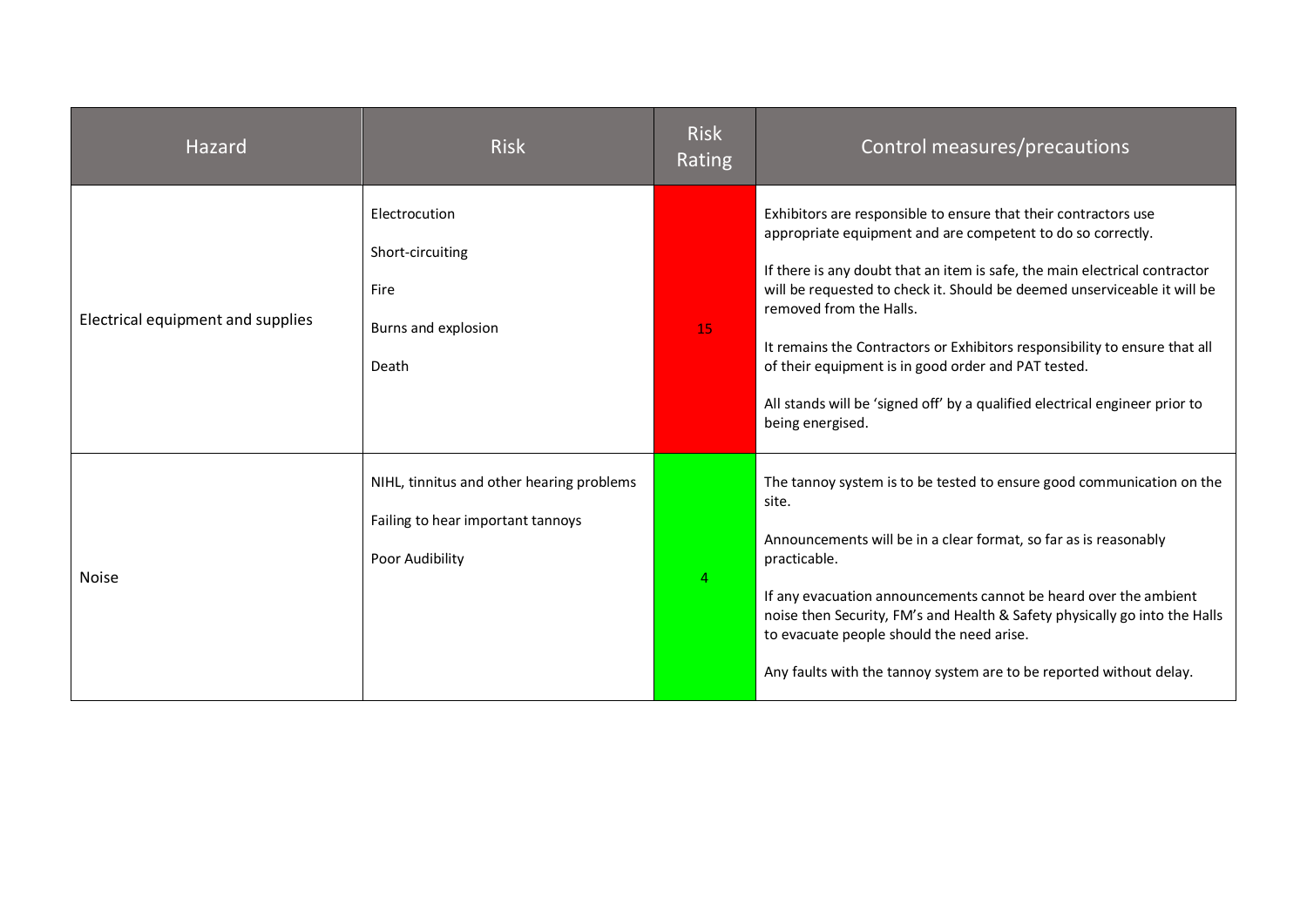| Weather            | Rain can cause slippery floors and puddles<br>Overheating and dehydration | 12               | The venue staff will ensure appropriate action is taken to keep the venue<br>safe.                                                                                                                                                                                                                                                   |
|--------------------|---------------------------------------------------------------------------|------------------|--------------------------------------------------------------------------------------------------------------------------------------------------------------------------------------------------------------------------------------------------------------------------------------------------------------------------------------|
| Visitor Management | Overcrowding<br>Fights<br>Fatigue<br>Crushing and claustrophobia          | $\boldsymbol{8}$ | There will be security present throughout the event.<br>Time slots have been carefully planned to have a maximum number of<br>students visiting into each slot.<br>There will be refreshments available throughout the event.<br>Fire exits are clearly visible in case of an emergency and security will be<br>managing crowd flow. |
| <b>Stands</b>      | Knocked boards can fall<br><b>Trips</b>                                   | 3                | Exhibitors will be required to complete their own risk assessment form to<br>ensure the running of their stand complies with health and safety.<br>Do not lean against the stands.<br>Exhibitors will ensure items are tucked away properly to avoid trips.                                                                          |